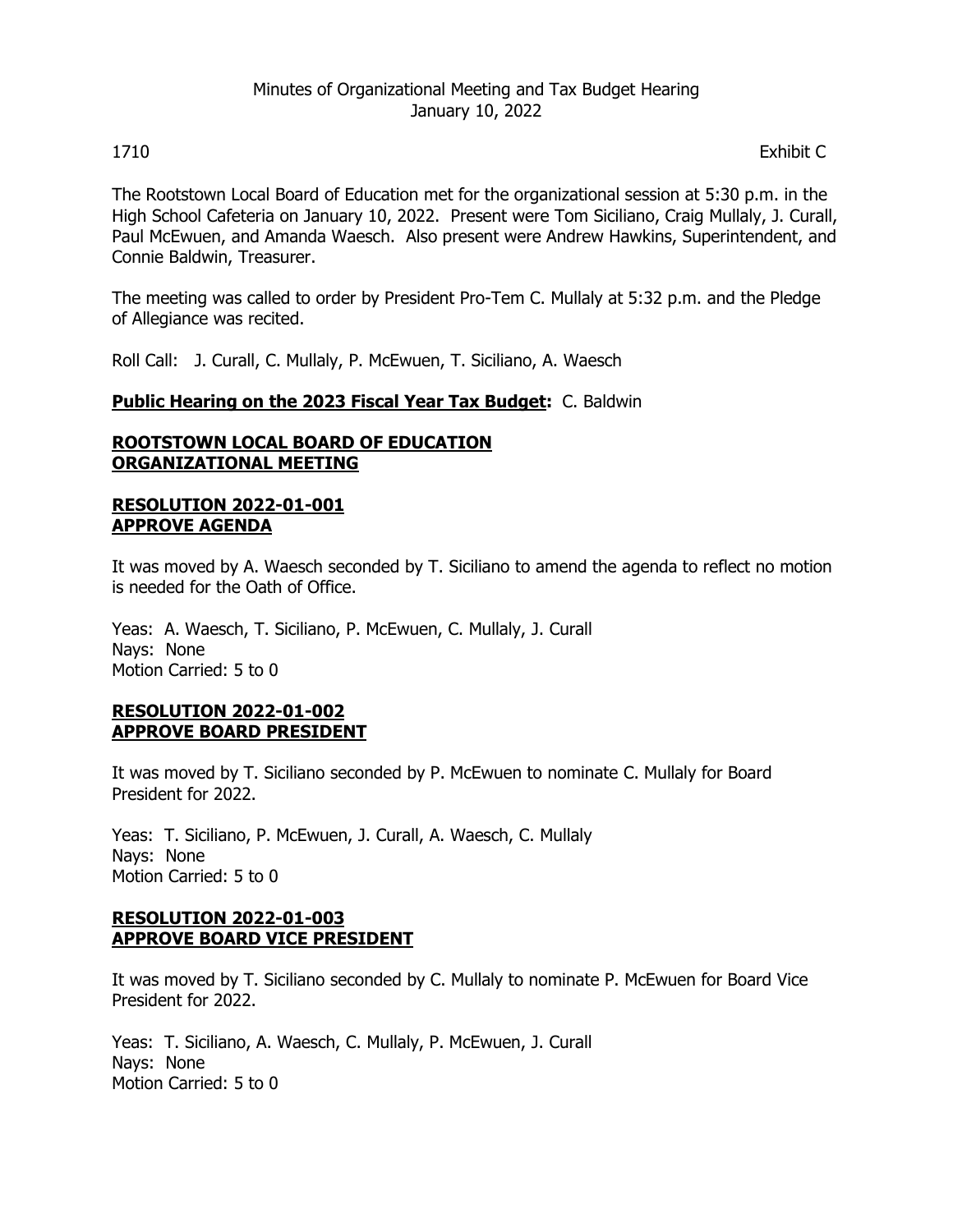# 1711 Exhibit C **RESOLUTIONS FOR ORGANIZATIONAL PROCEDURES**

# **Treasurer's Reports/Recommendations:**

# **RESOLUTION 2022-01-004 APPROVE 2023 TAX BUDGET**

It was moved by T. Siciliano seconded by A. Waesch to approve the FY2023 tax budget as presented.

Yeas: T. Siciliano, A. Waesch, C. Mullaly, P. McEwuen, J. Curall Nays: None Motion Carried: 5 to 0

## **RESOLUTION 2022-01-005 AUTHORIZING THE TREAS.**

It was moved by T. Siciliano seconded by A. Waesch to:

Recommend the Board pass a resolution authorizing the Treasurer to obtain tax advances when necessary.

Recommend the Board pass a resolution authorizing the Treasurer to pay bills within appropriation limits.

Recommend the Board pass a resolution to authorize the Treasurer to invest interim funds when available, at the best responsible rate of return at her discretion, in eligible obligations including Star Ohio, Star Plus, or US Government securities as per O.R.C.

Recommend the Board authorize the Treasurer to modify, transfer an advance within the adopted appropriations as necessary within the Official Certificate of Estimated Resources.

Recommend the Board authorize the Treasurer to transfer between funds subject to approval at the next meeting.

Recommend the Board authorize the Treasurer to issue salary notices based upon negotiated agreements and placement on the salary schedule as approved by the Board and signed by the Board President.

Recommend the Board authorize the Treasurer to determine fiscal materiality when the invoice amount exceeds the purchase order amount excluding shipping and handling, for all funds as follows (materiality is for purchases and it is understood that shipping costs are excluded):

> $$0 - $500 - 30\%$  \$501 - \$1,000 - 20%  $$1,001 - $5,000 - 10\%$   $$5,001 - up - 5\%$ Student activity materiality is 10% for all levels.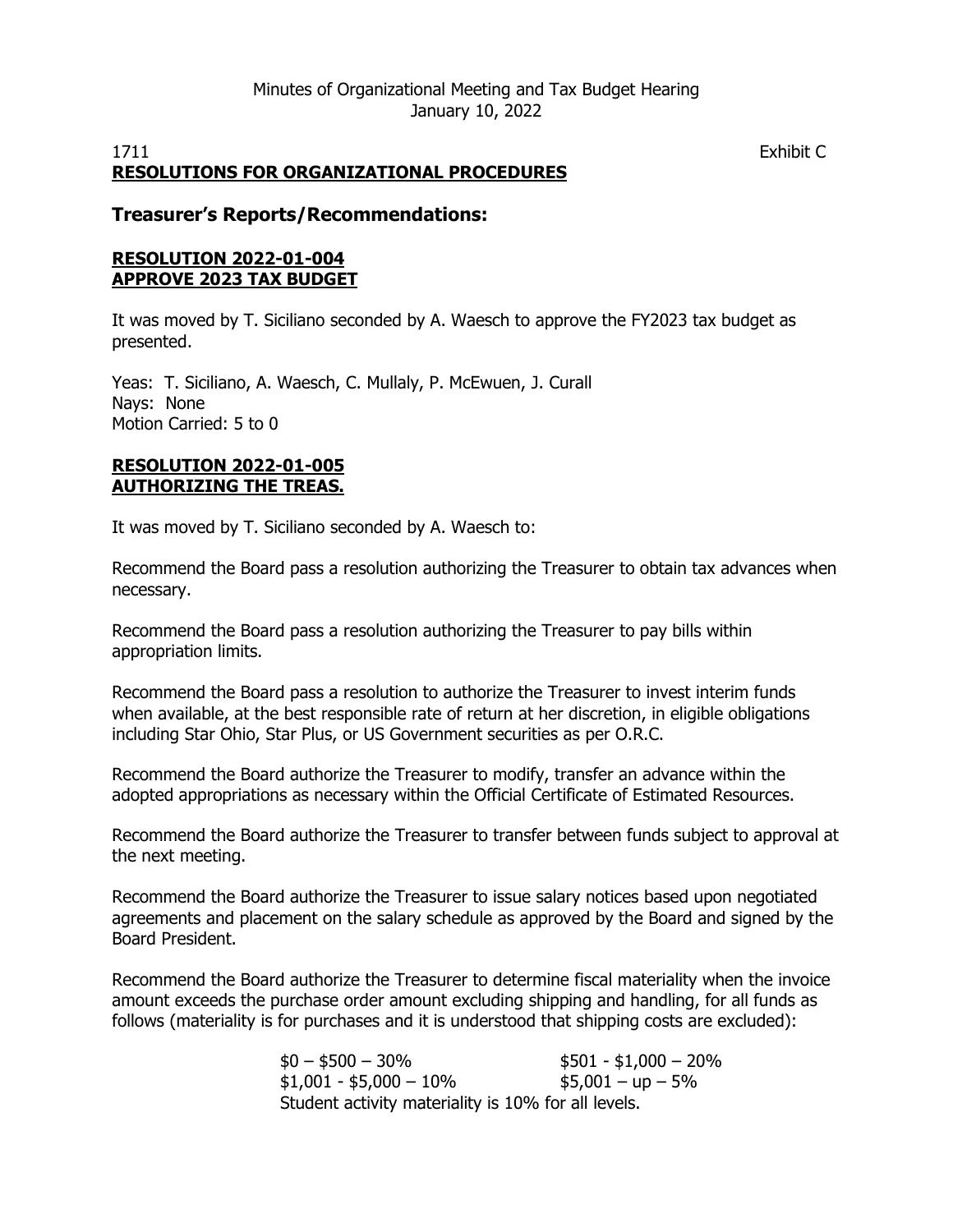1712 Exhibit C

Recommend the Board authorize the Treasurer to borrow up to \$250,000.00 in increments not to exceed the immediate cash flow obligations. Such borrowing is to be reviewed and approved by the Board at its next meeting.

Yeas: T. Siciliano, A. Waesch, J. Curall, C. Mullaly, P. McEwuen Nays: None Motion Carried: 5 to 0

### **RESOLUTION 2022-01-006 AUTHORIZING THE TREAS.**

It was moved by A. Waesch seconded by T. Siciliano to authorize the Treasurer to submit proposals, establish fiscal accounts, receive, appropriate, advance, transfer funds, and begin program operations when Board approval cannot be provided prior to grant deadlines. In such cases, specific grant information will be presented for Board approval at the next regular Board meeting.

Yeas: A. Waesch, T. Siciliano, P. McEwuen, C. Mullaly, J. Curall Nays: None Motion Carried: 5 to 0

# **RESOLUTION 2022-01-007 AUTHORIZING THE TREAS.**

It was moved by T. Siciliano seconded by A. Waesch to authorize the Treasurer or Designee to act as an alternate trustee for the Superintendent at the Portage Area School Consortium, as necessary.

Yeas: T. Siciliano, A. Waesch, J. Curall, C. Mullaly, P. McEwuen Nays: None Motion Carried: 5 to 0

## **Superintendent Reports/Recommendations:**

## **RESOLUTION 2022-01-008 APPROVE BOARD MEETING DATES**

It was moved by T. Siciliano seconded by A. Waesch to establish the time, dates, and location of regular Board meetings for the 2022 calendar year as follows:

> January 10, 2022 – Special Meeting July 18, 2022 January 24, 2022 August 15, 2022 February 14, 2022 **September 26, 2022** March 21, 2022 October 17, 2022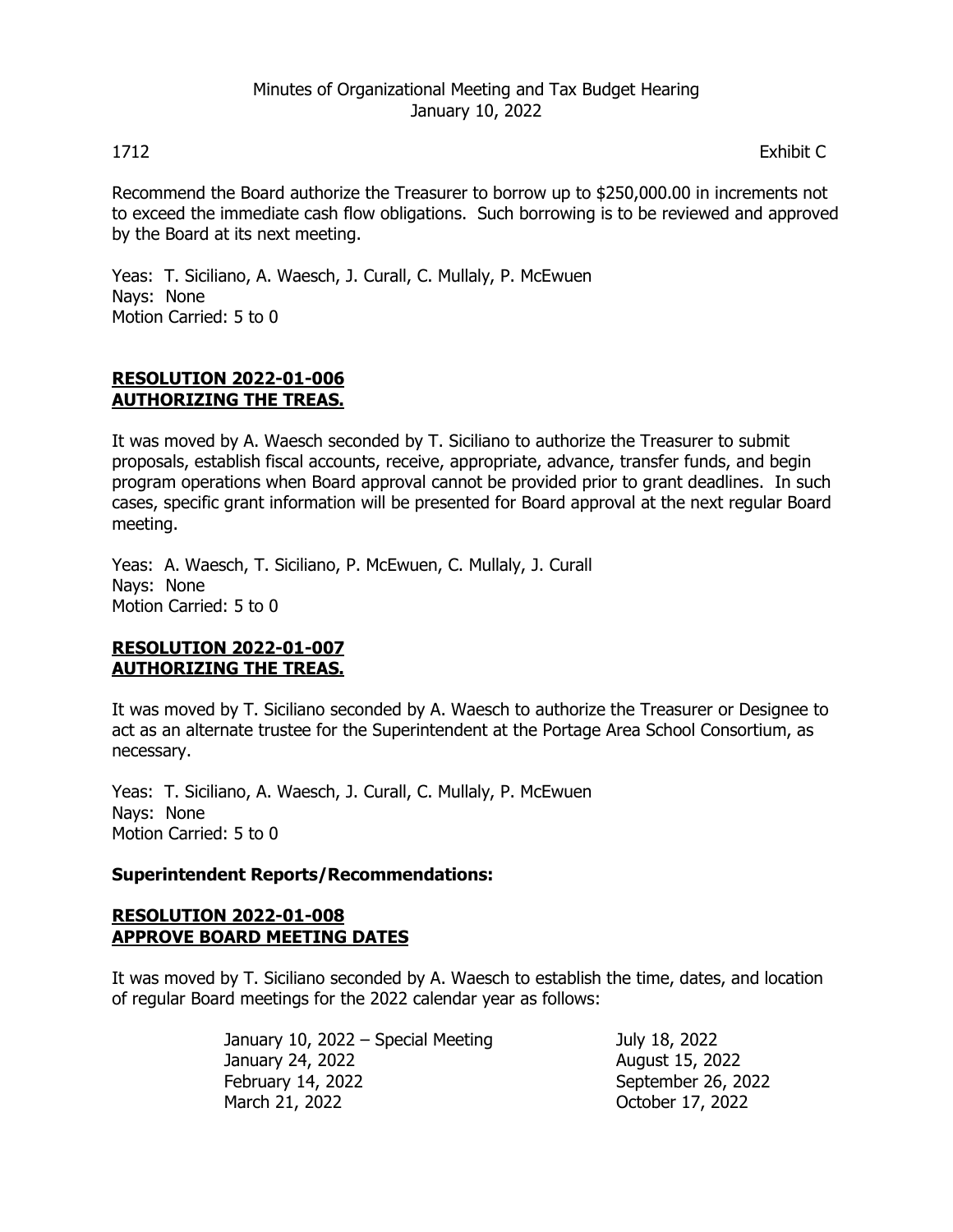June 27, 2022

April 18, 2022 November 21, 2022 May 16, 2022 December 19, 2022

Meetings will be conducted in the High School Cafeteria at 6:00 p.m. unless otherwise noted.

Yeas: T. Siciliano, A. Waesch, C. Mullaly, P. McEwuen, J. Curall Nays: None Motion Carried: 5 to 0

### **RESOLUTION 2022-01-009 AUTHORIZE THE SUPT.**

It was moved by P. McEwuen seconded by T. Siciliano to:

Recommend the Board pass a resolution authorizing the Superintendent to spend within appropriations effective with the 2023 fiscal year budget.

Recommend the Board pass a resolution authorizing the Superintendent to approve attendance and reimbursement for allowable expenses at professional meetings by staff members, within appropriations.

Recommend the Board pass a resolution authorizing the Superintendent, during periods when the Board is not in session, to make offerings of employment directly to candidates for either teaching or non-teaching positions on behalf of the Board, and to acknowledge acceptance of such offers on behalf of the Board subject to a subsequent vote of ratification by the Board. Employment shall be deemed effective as of the date and time of the employee's acceptance of the Superintendent's offer. Nothing in this resolution will require the Board of Education to employ or continue to employ an individual who has not provided a satisfactory criminal records check or who has not satisfied the employment prerequisites created by law or Board Policy.

Recommend the Board pass a resolution authorizing the Superintendent, on behalf of the Board, to accept resignations, which have been submitted by employees when the Board is not in session, however, upon ratification by the Board, such resignations shall be deemed effective as of the date and time of the Superintendent's acceptance.

Yeas: P. McEwuen, T. Siciliano, C. Mullaly, J. Curall, A. Waesch Nays: None Motion Carried: 5 to 0

## **RESOLUTION 2022-01-010 AUTHORIZE THE SUPT.**

It was moved by A. Waesch seconded by T. Siciliano to recommend the Board pass the following resolution approving limited authority of Superintendent to approve change orders:

1713 Exhibit C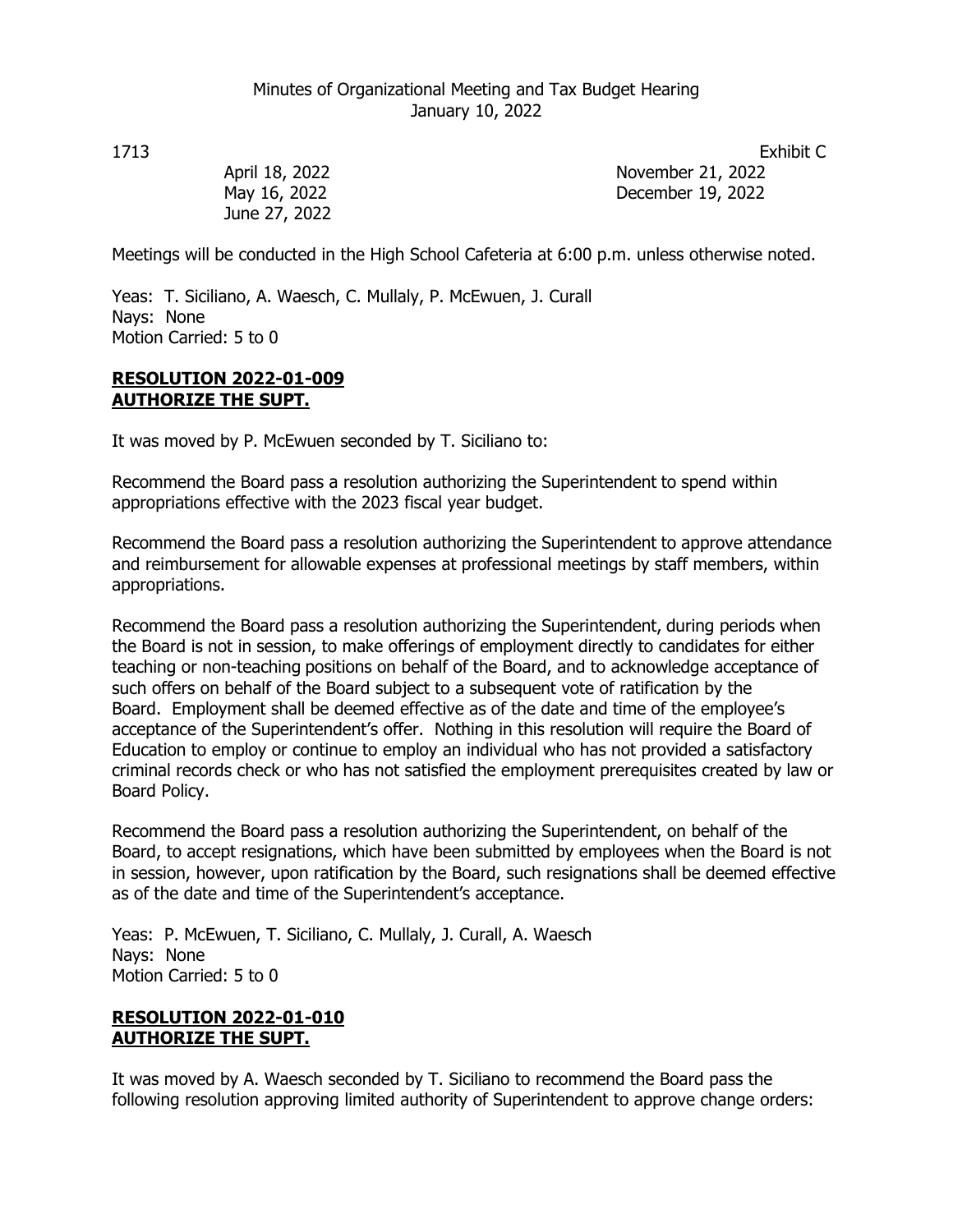WHEREAS, the Board seeks to ensure that bid projects can be completed in a timely and efficient matter;

BE IT RESOLVED, that the Board authorizes the Superintendent to sign any change order for the project, provided that any single change order exceeding \$10,000.00 in cost shall require the specific approval of this Board;

BE IT FURTHER RESOLVED, that it is hereby found and determined that all formal actions of the Board concerning and relating to the adoption of this resolution were adopted in an open meeting of the Board, and that all deliberations of the Board and any of its committees that resulted in such formal action were in meetings open to the public in compliance with all legal requirements, including the Ohio Revised Code.

Yeas: A. Waesch, T. Siciliano, C. Mullaly, J. Curall, P. McEwuen Nays: None Motion Carried: 5 to 0

# **RESOLUTION 2022-01-011 APPOINT LEGISLATIVE LIAISON**

It was moved by P. McEwuen seconded by C. Mullaly to appoint T. Siciliano as the Legislative Liaison for 2022.

Yeas: P. McEwuen, C. Mullaly, A. Waesch, J. Curall, T. Siciliano Nays: None Motion Carried: 5 to 0

# **RESOLUTION 2022-01-012 APPOINT STUDENT ACHIEVEMENT LIAISON**

It was moved by P. McEwuen seconded by T. Siciliano to approve A. Waesch as Student Achievement Liaison for 2022.

Yeas: P. McEwuen, T. Siciliano, C. Mullaly, J. Curall, A. Waesch Nays: None Motion Carried: 5 to 0

# **RESOLUTION 2022-01-013 ADJOURNMENT**

It was moved by T. Siciliano and seconded by A. Waesch to adjourn the meeting at 5:51.

Yeas: T. Siciliano, A. Waesch, C. Mullaly, P. McEwuen, J. Curall Nays: None Motion Carried: 5 to 0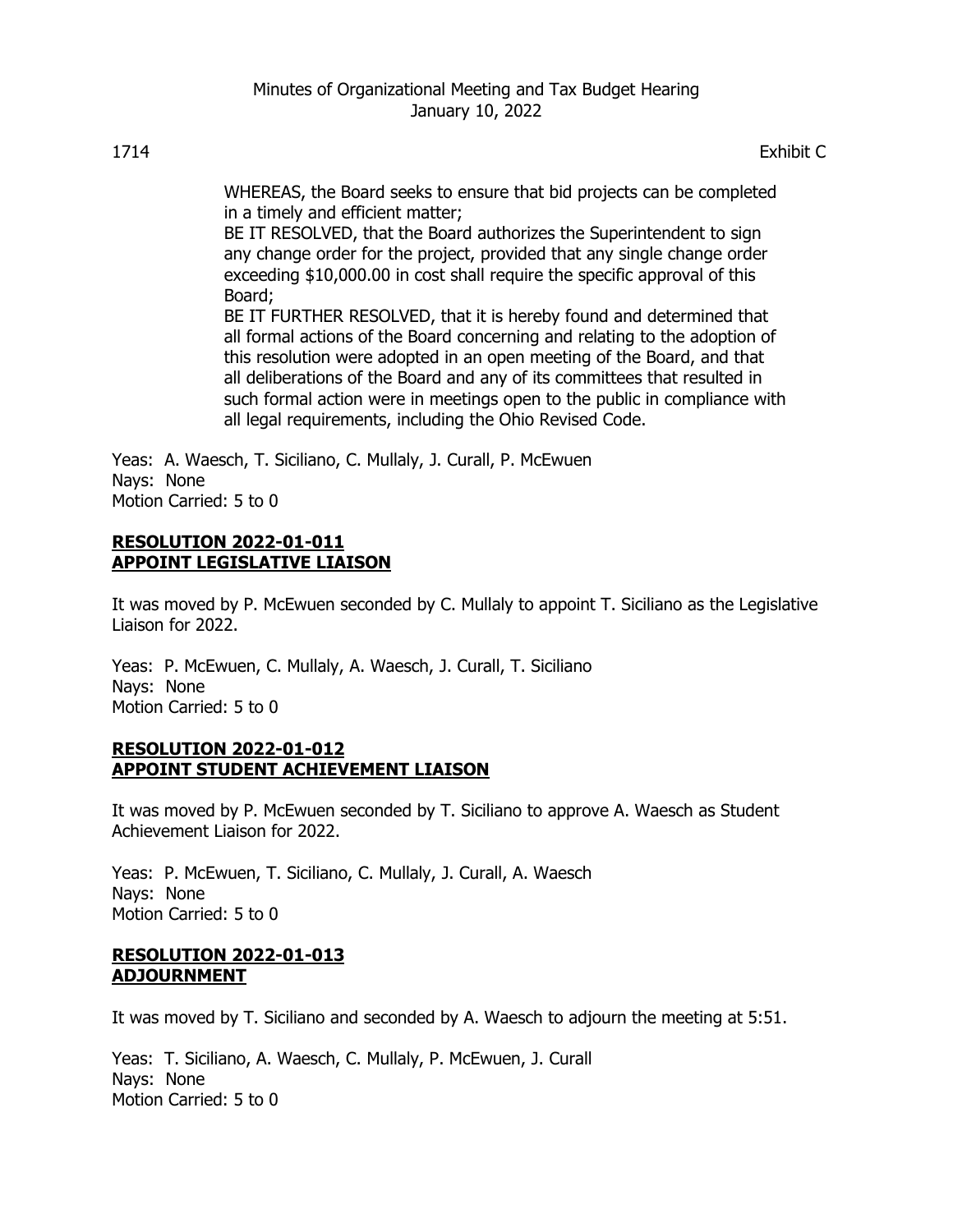1715 Exhibit C

# **ROOTSTOWN LOCAL BOARD OF EDUCATION SPECIAL MEETING**

The Rootstown Local Board of Education met in special session at 6:00 p.m. in the High School Cafeteria on January 10, 2022. Present were Tom Siciliano, Craig Mullaly, J. Curall, Paul McEwuen, and Amanda Waesch. Also present were Andrew Hawkins, Superintendent, and Connie Baldwin, Treasurer.

The meeting was called to order at 6:02 p.m. and the Pledge of Allegiance was recited.

Roll Call: J. Curall, C. Mullaly, P. McEwuen, T. Siciliano, A. Waesch

# **RESOLUTION 2022-01-014 APPROVE AGENDA**

It was moved by A. Waesch seconded by T. Siciliano to adopt the agenda with the following amendment: New Business

Yeas: A. Waesch, T. Siciliano, P. McEwuen, C. Mullaly, J. Curall Nays: None Motion Carried: 5 to 0

## **Treasurer's Reports/Recommendations:**

## **RESOLUTION 2022-01-015 LEVY RENEWAL**

It was moved by T. Siciliano seconded by P. McEwuen to approve:

A RESOLUTION DETERMINING TO SUBMIT TO THE ELECTORS OF THE ROOTSTOWN LOCAL SCHOOL DISTRICT THE QUESTION OF RENEWING ALL OF TWO EXISTING TAX LEVIES PURSUANT TO SECTIONS 5705.194 THROUGH 5705.197 OF THE OHIO REVISED CODE

WHEREAS, at an election on November 8, 2016, the electors of the School District approved the renewal of an additional tax in excess of the ten-mill limitation in order to raise the amount of \$180,000 each calendar year for a period of five (5) years for the purpose of providing for the emergency requirements of the School District, the last collection of which will occur in calendar year 2022 (the "2016 Levy"); and

WHEREAS, at an election on March 17, 2020, the electors of this School District approved the renewal of an additional tax in excess of the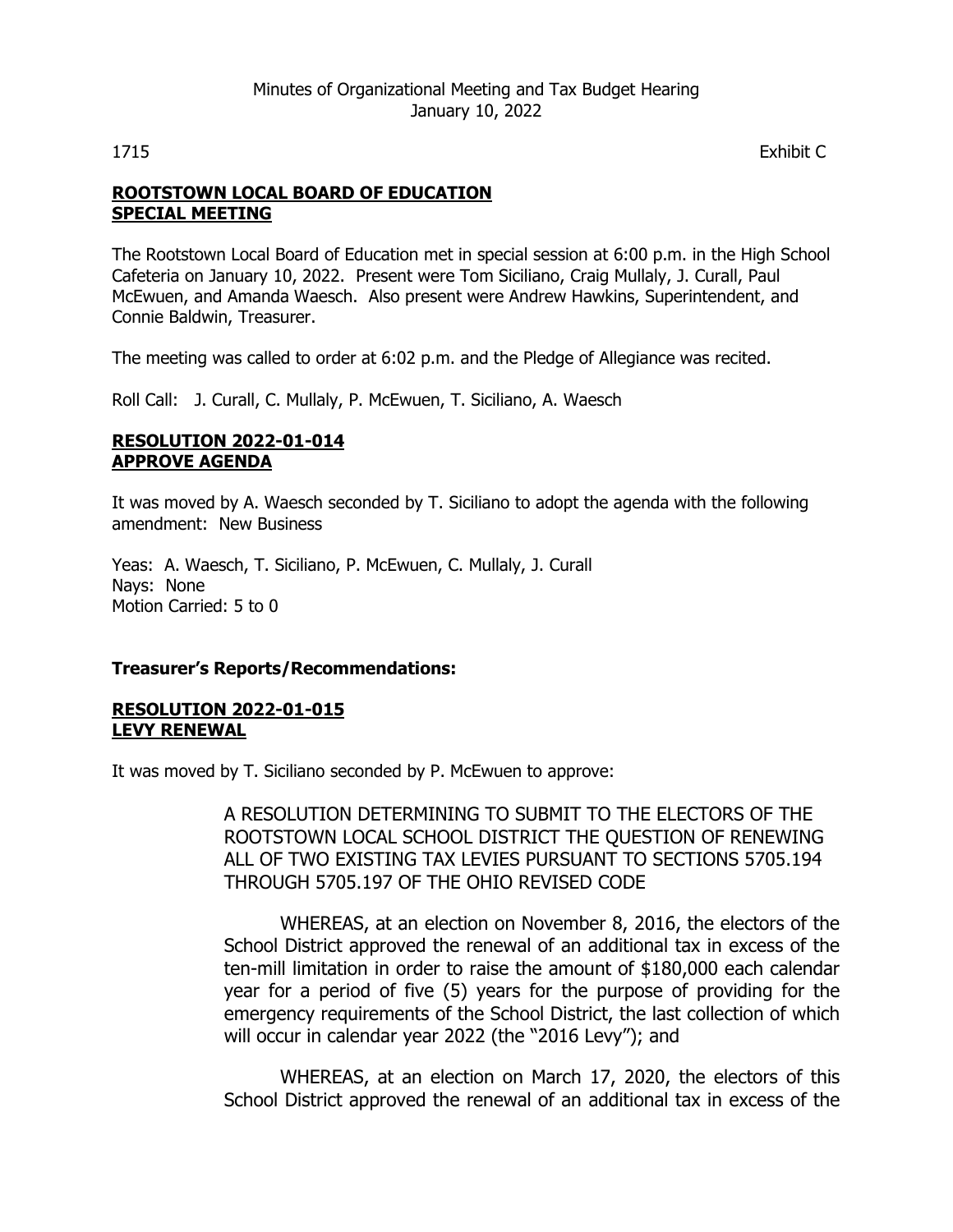will occur in calendar year 2025 (the "2020 Levy"); and

1716 Exhibit C ten-mill limitation in order to raise the amount of \$965,056 each calendar year for a period of five (5) years for the purpose of providing for the emergency requirements of the School District, the last collection of which

> WHEREAS, this Board has determined that the continuation of the collection of those taxes in the combined amount of \$1,145,056 for **ten (10)** years commencing with a levy on the tax duplicate for 2022 to be first collected in 2023 is necessary for the proper operation of the schools of the School District; and

> WHEREAS, this Board finds, determines and declares that the 2016 Levy and the 2020 Levy should be combined into a single renewal levy as set forth herein/

> NOW THEREFORE BE IT RESOLVED by the Board of Education of the Rootstown Local School District, Portage County, Ohio, a majority of all members of the Board concurring that:

> Section 1. This Board finds, determines and declares that the revenue which will be raised by all tax levies which this Board is authorized to impose, when combined with state and federal revenues available to this Board, will be insufficient to provide for the emergency requirements of the District, and that it is therefore necessary to levy a renewal of an existing tax in excess of the ten-mill limitation (constituting the renewal of two existing taxes) upon the entire territory in the District in order to raise the amount of \$1,145,056 each calendar year for a period of **ten (10)** years for that purpose.

> Section 2. Pursuant to O.R.C. §5705.194 through §5705.197, there shall be submitted to the electors of the entire territory of this District (the School District has territory only in the County of Portage), at an election to be held on May 3, 2022, the question of **renewing** all of the aforesaid **two existing tax levies** in excess of the ten-mill limitation (being the 2016 Levy and the 2020 Levy) on all property in the entire territory of the School District subject to taxation by this Board, in order to raise \$1,145,056 each year, for a period of **ten (10) years** (commencing with a levy on the tax list and duplicate for tax year 2022 for first collection in 2023), for the purpose of providing for the emergency requirements of the School District, at the annual tax rate necessary to raise that amount. If the electors approve the question, the two existing tax levies to be renewed shall not be levied after the year proceeding the year in which the combination renewal is first imposed. In other words, any remaining tax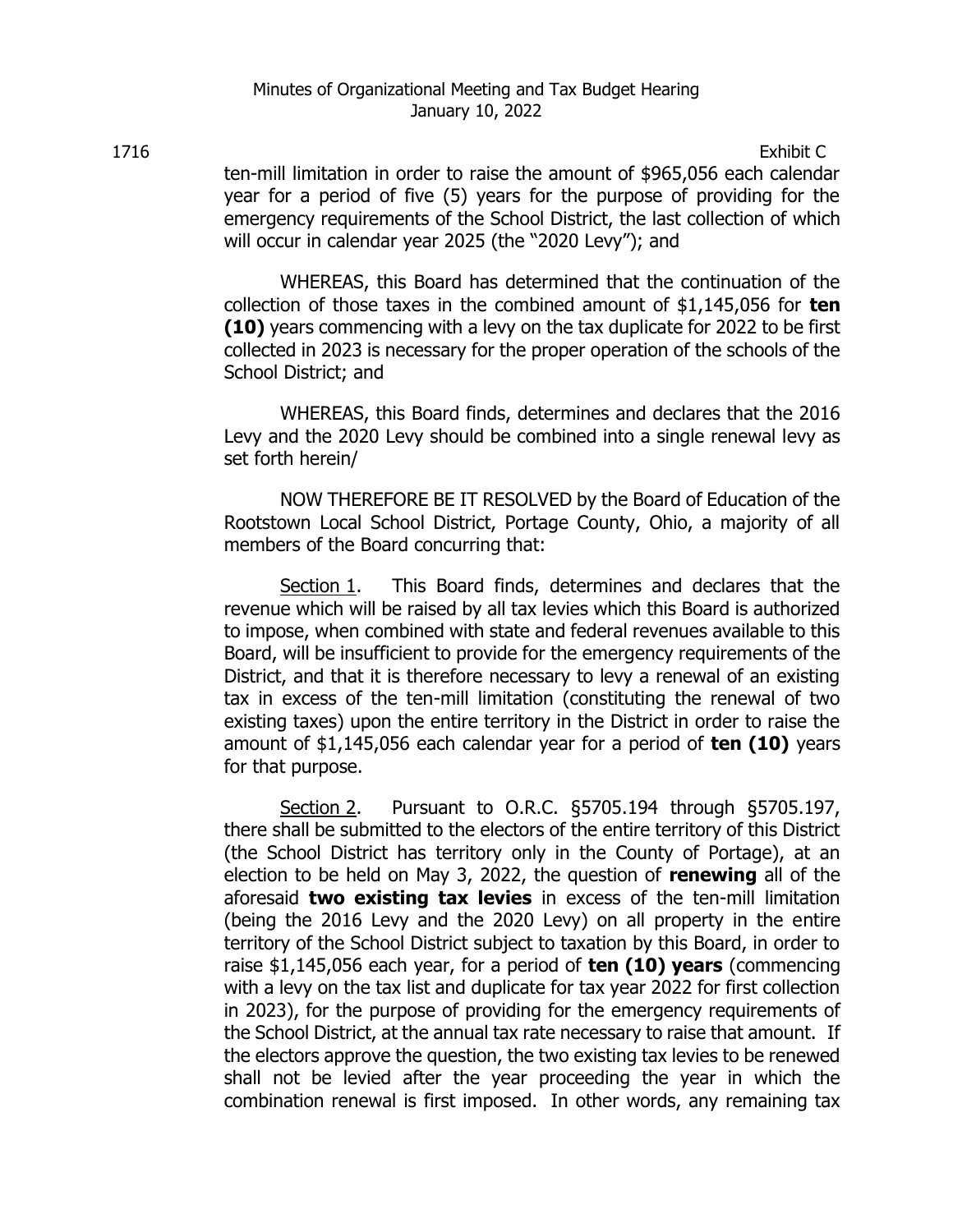1717 Exhibit C years on either of the two existing levies will not be collected after tax year 2021 (collection year 2022).

> Section 3. The Treasurer is directed to certify immediately a copy of this Resolution to the Auditor of Portage County and the County Auditor is requested to certify the School District's total current tax valuation and the County Auditor's calculation of the annual levy, expressed in dollars and cents for each one hundred dollars of valuation, as well as in mills for each one dollar of valuation, throughout the life of the levy which will be required to produce the annual amount of \$1,145,056, assuming that the amount of the tax list of this District remains the same throughout the life of the levy as the amount of the tax list for the current year (or, if that amount is not determined, the estimated amount of that tax list submitted by that County Auditor to the county Budget Commission).

> Section 4. It is hereby found and determined that all formal actions of this Board concerning and relating to the adoption of this resolution were adopted in an open meeting of this Board, and that all deliberations of this Board and of any of its committees that resulted in those formal actions were in meetings open to the public, in compliance with law.

Yeas: T. Siciliano, P. McEwuen, C. Mullaly, A. Waesch, J. Curall Nays: None Motion Carried: 5 to 0

# **Superintendent's Reports/Recommendations:**

# **RESOLUTION 2022-01-016 HIRE - FITZPATRICK**

It was moved by A. Waesch seconded by T. Siciliano to hire Kyle Fitzpatrick as an Elementary Teacher, effective January 12, 2022 with a Bachelor's degree, Step 1 and a one year contract.

Yeas: A. Waesch, T. Siciliano, C. Mullaly, P. McEwuen, J. Curall Nays: None Motion Carried: 5 to 0

# **RESOLUTION 2022-01-017 APPROVE SUBSTITUTES**

It was moved by T. Siciliano seconded by A. Waesch to hire the following substitutes: Allie Billingsley **Substitute Teacher** Kyle Fitzpatrick Substitute Teacher